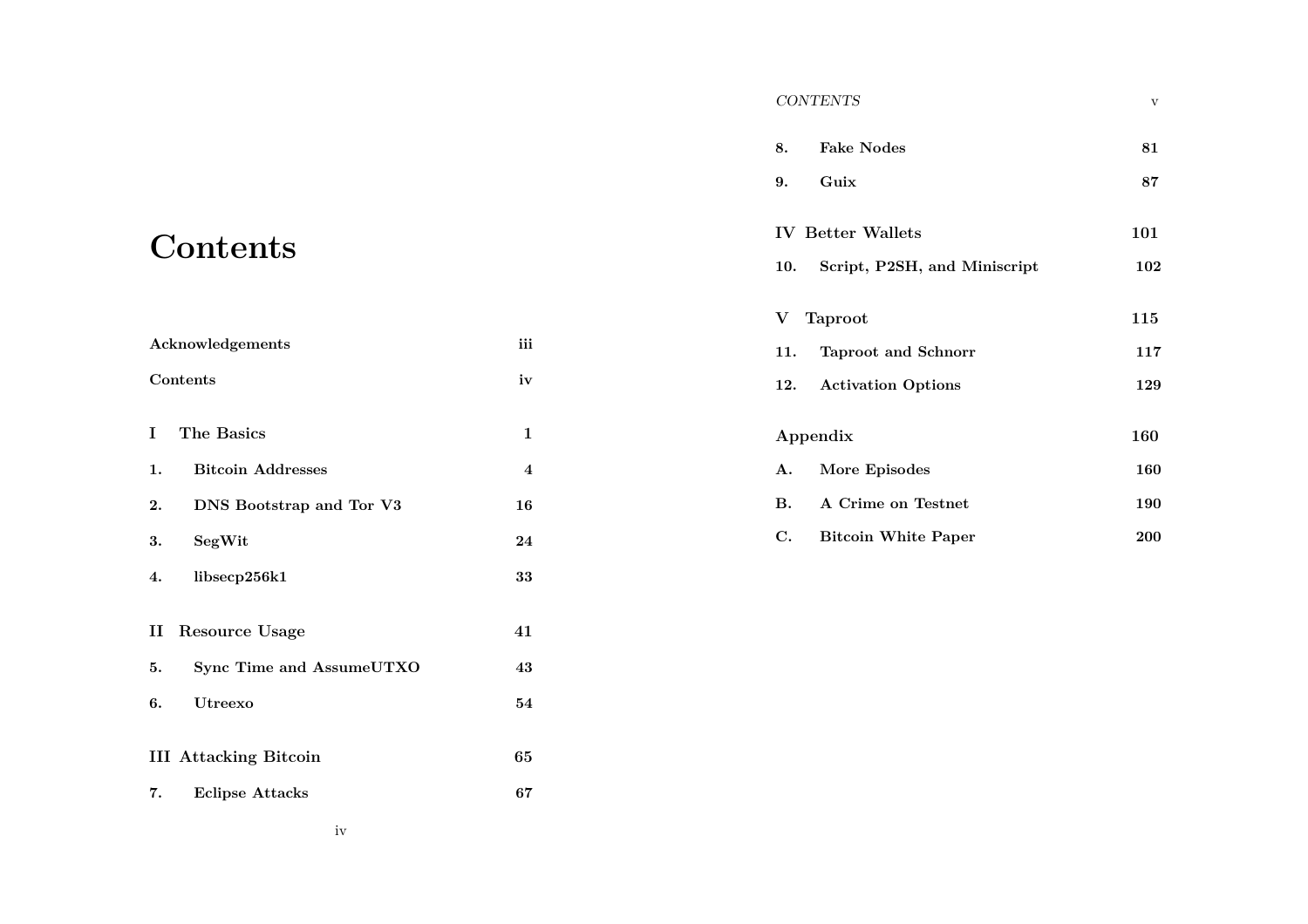**Part I**

**The Basics**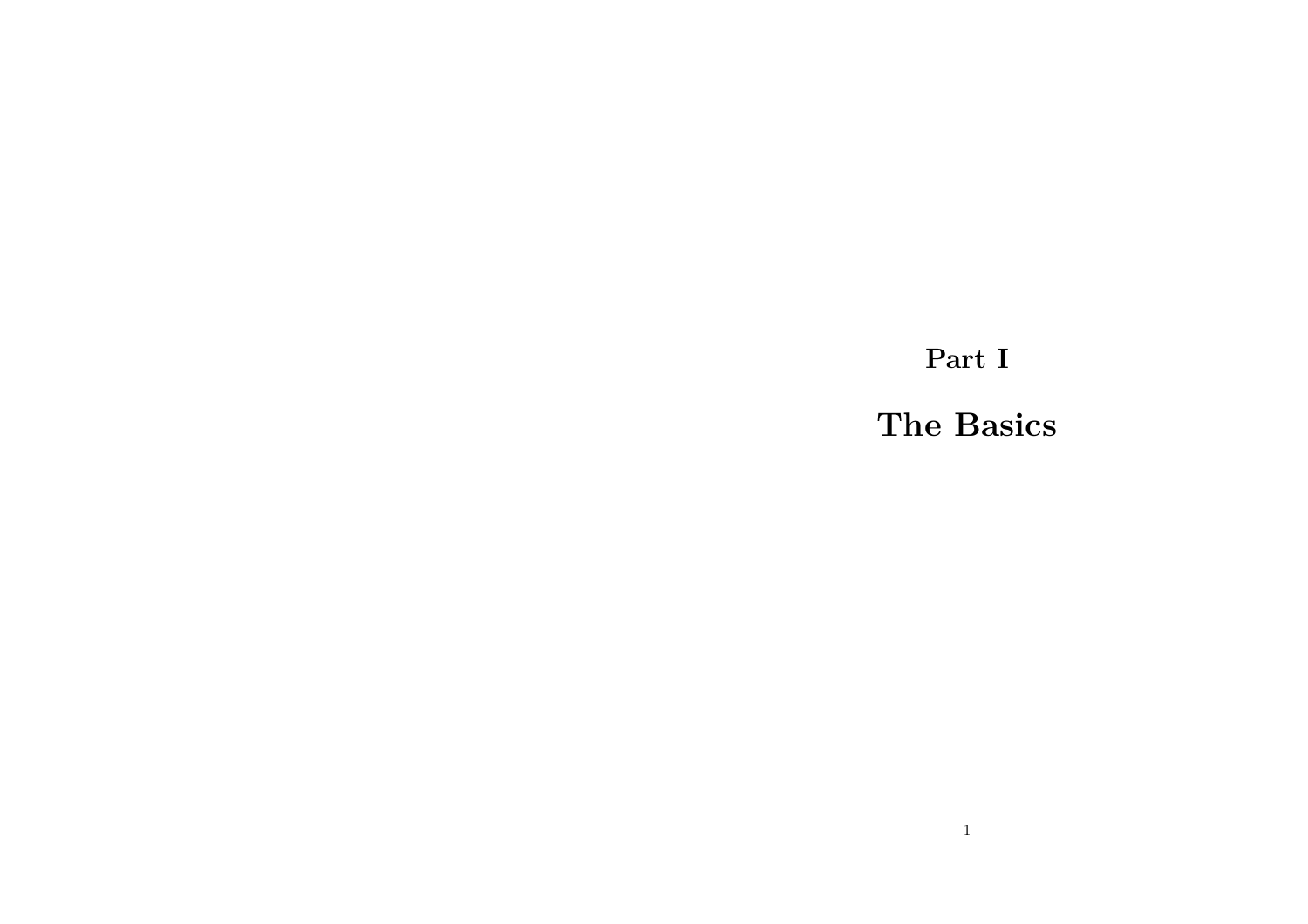### **Overview**

In this part, we explain a number of basic concepts that will be referred to in later chapters. For a more thorough and structured introduction to Bitcoin, consider reading *Mastering Bitcoin* by Andreas M. Antonopoulos,<sup>2</sup> or *Grokking Bitcoin* by Kalle Rosenbaum.<sup>3</sup> However, these books aren't required reading to follow along with this book.

In chapter 1, we explain how a Bitcoin address isn't something that exists on the blockchain, but rather is a convention used by wallet software to communicate where coins must be sent. We also explain how these addresses are encoded using base58, and more recently with bech32.

In chapter 2, we explain how, the very first time your Bitcoin node starts up, it finds peers to communicate with. You'll also get a primer on Tor.

Chapter 3 explains the 2017 SegWit soft fork and talks about how it increased the block size and paved the way toward the Lightning network by solving transaction malleability.

Finally, chapter 4 explains what libraries are, how they cause problems, and what happened with OpenSSL in particular.

#### **Reading Hints**

Each chapter contains a QR code that takes you to the corresponding podcast episode and its show notes. The episode number is shown below the QR code. You can also find the episode in your favorite podcasting application by searching for *Bitcoin, Explained*. Or, play it in your browser.<sup>4</sup>

There is a tiny QR code displayed next to each URL. These go through btcwip.com in order to keep them small. We won't track you.

Throughout the text, there are many references to the Bitcoin Core node software and its built-in wallet. Appendix B has some screenshots of it and shows a typical workflow for sending and receiving bitcoin.

<sup>2</sup>https://www.oreilly.com/library/view/mastering-bitcoin/978149 1902639/

<sup>&</sup>lt;sup>3</sup>https://www.manning.com/books/grokking-bitcoin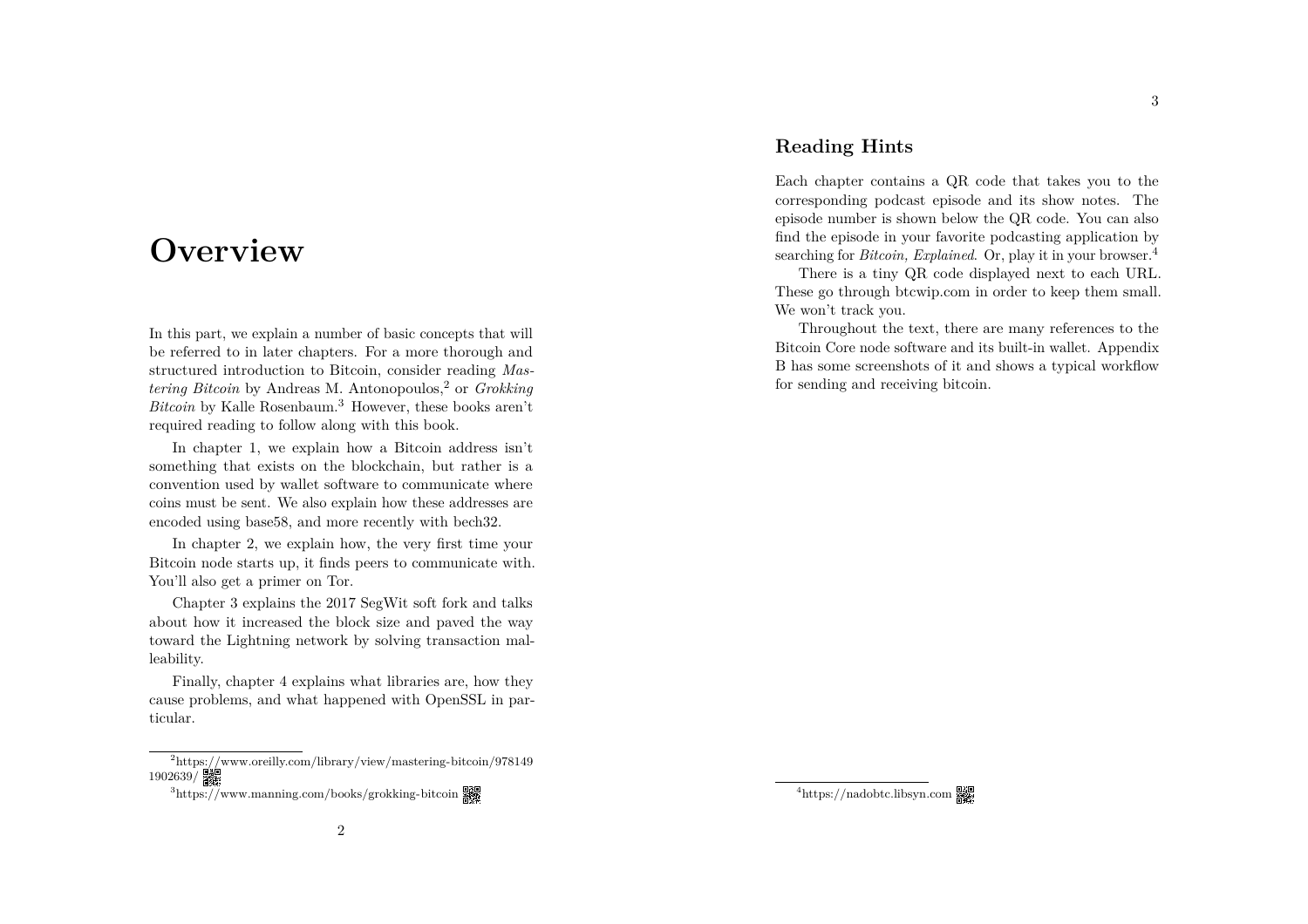### **Chapter 1**

## **Bitcoin Addresses**



Ep. 28

Bitcoin addresses aren't part of the Bitcoin blockchain; rather, they're conventions used by Bitcoin (wallet) software to communicate where coins must be sent to: either a public key (P2PK), a public key hash (P2PKH), a script hash (P2SH), a witness public key hash (P2WPKH), or a wit-

ness script hash (P2WSH). Addresses also include some metadata about the address type itself.

Bitcoin addresses communicate these payment options using their own numeric systems, and this chapter will break down what these different systems mean. It'll also delve into some of the benefits of using Bitcoin addresses in general and bech32 addresses specifically. We explain how the first version of bech32 addresses included a (relatively harmless) bug, and how it was fixed. We finish the chapter with some quantum talk.

#### **Some History**

When you send bitcoin to someone, you're creating a transaction that has several inputs and at least one output. The output specifies who can spend it by putting a constraint on

it — a fancier term for constraint is encumbrance.<sup>1</sup>

The most trivial encumbrance is that anybody can spend the coin. That's not a good idea, because it'll be stolen very quickly. So in the early days, most coins on the blockchain were encumbered in one of two ways: Pay-to-Public-Key (P2PK) and Pay-to-Public-Key-Hash (P2PKH). The first can be read as "only the holder of the private key corresponding to the public key X may spend this coin," and the second as "only the holder of the private key corresponding to a (secret) public key, which hashes to X, may spend this coin."

Back then, it was possible to send bitcoin to people's IP addresses, <sup>2</sup> but this feature was dropped in 2012. When this was possible, you could connect to someone's IP address and ask for a public key, and the person would give you their public key. <sup>3</sup> Your wallet would then create a new coin encumbered with a P2PK script.

Today, this workflow might seem strange, <sup>4</sup> but it matches the then-common pattern of peer-to-peer apps like Napster or Kazaa, where you'd connect directly to other people and download things from them. Nowadays, you probably don't know the IP addresses of your friends, and they might even change all the time when they're on mobile devices. Although you can instruct your Bitcoin node to specifically connect to a friend's node, it typically just connects to random peers (see chapter 2).

<sup>3</sup>For the curious code archaeologist: On the sender node there was a UI dialog that prompted for an amount and IP address. The function StartTransfer() created a blank cheque transaction, into which checkorder on the recipient node would insert a P2PK script (as the scriptPubKey). OnReply2() would then insert the amount, sign the transaction, return it to the recipient and also broadcast it. https: //github.com/bitcoin/bitcoin/blob/v0.1.5/main.cpp#L2004-L2042

<sup>4</sup>And unsafe, as Satoshi acknowledged: https://bitcointalk.org/in dex.php?topic=158.msg1322#msg1322

<sup>&</sup>lt;sup>1</sup>https://www.oreilly.com/library/view/mastering-bitcoin/978149  $1902639$ /ch05.html $\#$ tx\_script

<sup>&</sup>lt;sup>2</sup>https://en.bitcoin.it/wiki/IP\_transaction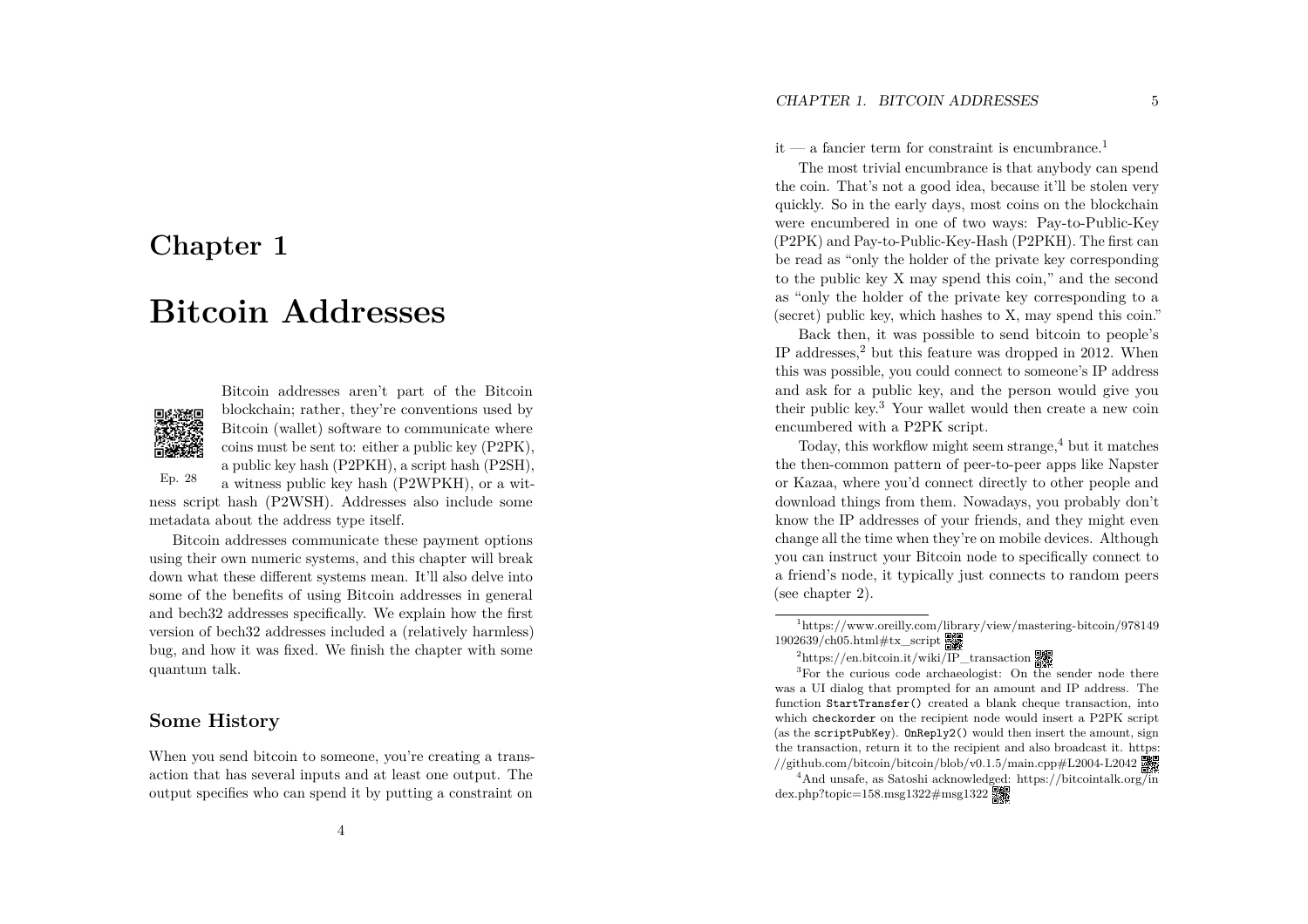The more common way of doing transactions is similar to how bank transfers work. Someone provides you with an address and you send coins to it, just as you'd send money to a bank account number. This initially always used P2PKH, as we'll explain below.

Instead of sending a transaction directly to the recipient, it makes its way through all the nodes on the network, eventually to be seen by a miner node, which includes it in a block. Your counterparty may see the transaction as their node receives it from one of its peers, or they'll see it once they receive the block it's in.

A third way of doing transactions is to mine bitcoin, which involves sending the block reward to yourself. In the beginning, Bitcoin had a piece of mining software built into the software, so if you downloaded the Bitcoin software, it would just start mining. It would then send coins to your own wallet, so there was no need to communicate an address. Those coins were encumbered with P2PK. 5

#### **So What Is an Address?**

An address is a convenient way to communicate which script needs to go on the blockchain. As we said above, the purpose of this script is to constrain the coin so that only the recipient can spend it.<sup>6</sup> The address itself doesn't exist on the blockchain. It doesn't even contain the full script.

Of the two main types of scripts in use back in the day, addresses were only used for Pay-to-Public-Key-Hash (P2PKH). When a wallet sees this address, it produces a script for the Bitcoin blockchain, which requires that the person spending it has the public key belonging to the hash (chapter 10 contains the actual script). Only the hash is published, so the public key remains secret until the recipient spends the coins.

An address starts with the number 1, followed by the hash of the public key. It's encoded using something called base58. Here's an example: 1HLoFgMiDL3hvACAfbkDUjcP9r9veUcqAF

#### **Base Systems Explained**

To understand what base58 is, it's important to first understand more about base systems in general.

With base10, think about your hand. You have 10 fingers. So if you want to, for example, express the number 115 (1, 1, 5), you can make three gestures with your hands by showing 1, 1, and 5. That's also how you write down numbers, which — since the invention of clay tablets and paper — is more convenient than using fingers. So base10 is a decimal system that uses 10 different symbols, in various combinations, to represent any number (integer).

However, there have been  $-$  and still are  $-$  different bases. For example, the Babylonians <sup>7</sup> used base60. And to read machine code, typically you'd use hexadecimal,<sup>8</sup> which is base16  $-$  0 to 9, and then A to F. Meanwhile, computers tend to use base2 internally — a binary number system because transistors are either on or o . This translates to

<sup>5</sup>Why did Satoshi's initial version support both P2PK and P2PKH? We're not sure. The P2PK way of paying someone was only ever really used for paying to an IP address, and for the miner, the block reward. Neither needed human interaction. In scenarios that did involve human interaction, P2PKH was used. When using an address, P2PKH, and not P2PK, is implied. Automated systems don't require the concept of an address, since they can just as well handle script, and so there's no such thing as a P2PK address.

 ${}^{6}$ So far, the analogy to bank accounts holds, but we'll learn in chapter 10 that scripts can be far more powerful than just functioning as buckets to hold money for their owners.

<sup>7</sup>https://blogs.scientificamerican.com/roots-of -unity/ancientbabylonian-number-system-had-no-zero/

<sup>8</sup>https://en.wikipedia.org/wiki/Hexadecimal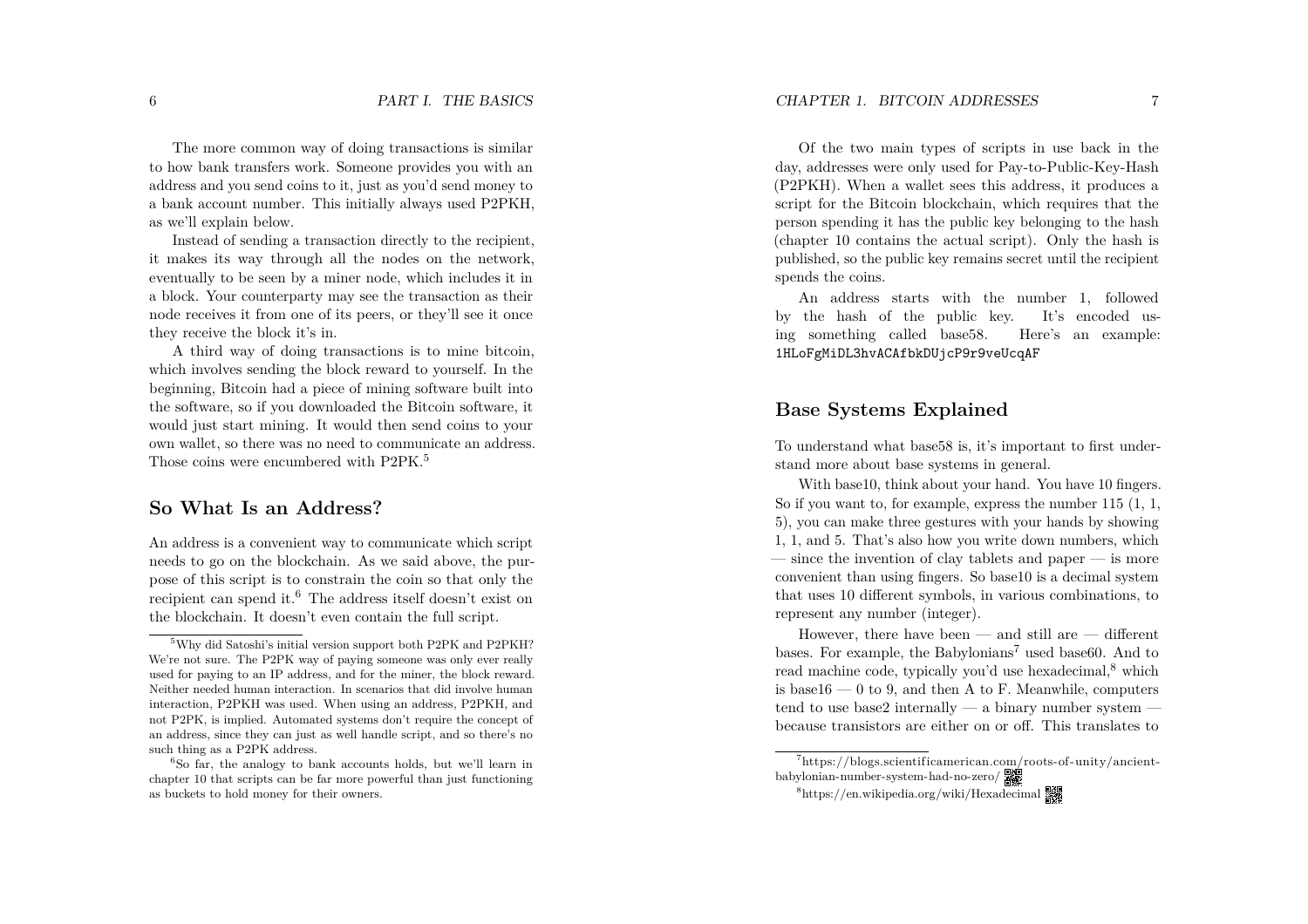using two digits, either 0 or 1, to do everything, and you can express any number that way.

Satoshi introduced<sup>9</sup> base58, which uses 58 different symbols: 0 through 9, and then most of the alphabet in both lowercase and uppercase. But there are some letters and numbers that are skipped because they're ambiguous and users could easily mistake them for the wrong one — for example, the number 0 and the uppercase letter O, and capital I and lowercase l.

Have you ever seen email source code for an attachment or similar? There are a lot of weird characters. That's base64, and base58 is based on that. But base64 includes characters like underscores, plus, equals, and slash. These are omitted in base58 to make visual inspection easier and to behave nicely as part of a URL.

#### **Base58 and the Pay-to-Public-Key-Hash**

So how does this relate to P2PKH? Well, the address is expressed as a 1, followed by the public key hash, which is expressed in base58.

That's the information you send to somebody else when you want them to send you bitcoin. You could also just send them  $0x00$ ,<sup>10</sup> and then the public key. And maybe they'd be able to interpret that, but probably not.

In theory, you could send somebody the Bitcoin script in hexadecimal, which is the format used on the blockchain, because that's just binary information. The blockchain has this script that says, "If the person has the right public key hash and the public key belonging to this public key hash, then you can spend it." To learn more about how Bitcoin scripts work, refer to chapter 10.

But even with all these options, the convention is that you use this standardized address format, which explains why all traditional Bitcoin addresses start with a 1, and why they're all roughly the same length.

In addition to using base58 for sending a Bitcoin address, you can also use it to communicate a private key. In such a scenario, the leading symbol is a 5, which represents 128. That's then followed by the private key.

In the past, users had paper wallets they could print. And if they were generated securely without a back door, then on one side of the piece of paper would be something starting with a 1, and on the other side of the paper would be something starting with a 5. And then it specified that only the Bitcoin address should be shown, but the private key shouldn't be shared.

There are also addresses that begin with a 3, which is for coins encumbered by the hash of a script, rather than the hash of a public key. We'll cover Pay-to-Script-Hash (P2SH) in chapter 10. Usually these are multi-signature addresses, but they could also be SegWit addresses.<sup>11</sup>

Although base58 addresses worked fine, there was room for improvement. And this came in the form of bech32.

<sup>&</sup>lt;sup>9</sup>https://tools.ietf.org/id/draft-msporny-base58-01.html

 $10<sub>A</sub>$  pair of hexadecimal digits, prefixed by 0x, is often used to denote bytes, which contain  $16 \times 16 = 256$  bits, so this represents one byte with the value 0.

 $11$ As explained in chapter 3, SegWit typically uses bech32 addresses. But it took a long time for all wallets and exchanges to support sending to bech32 addresses. To still take advantage of some of SegWit's benefits, an address type that looks like regular P2SH to the sender was introduced, but it contains SegWit magic under the hood. This is called a P2SH-P2WPKH address: https://bitcoincore.org/en/segwi t\_wallet\_dev/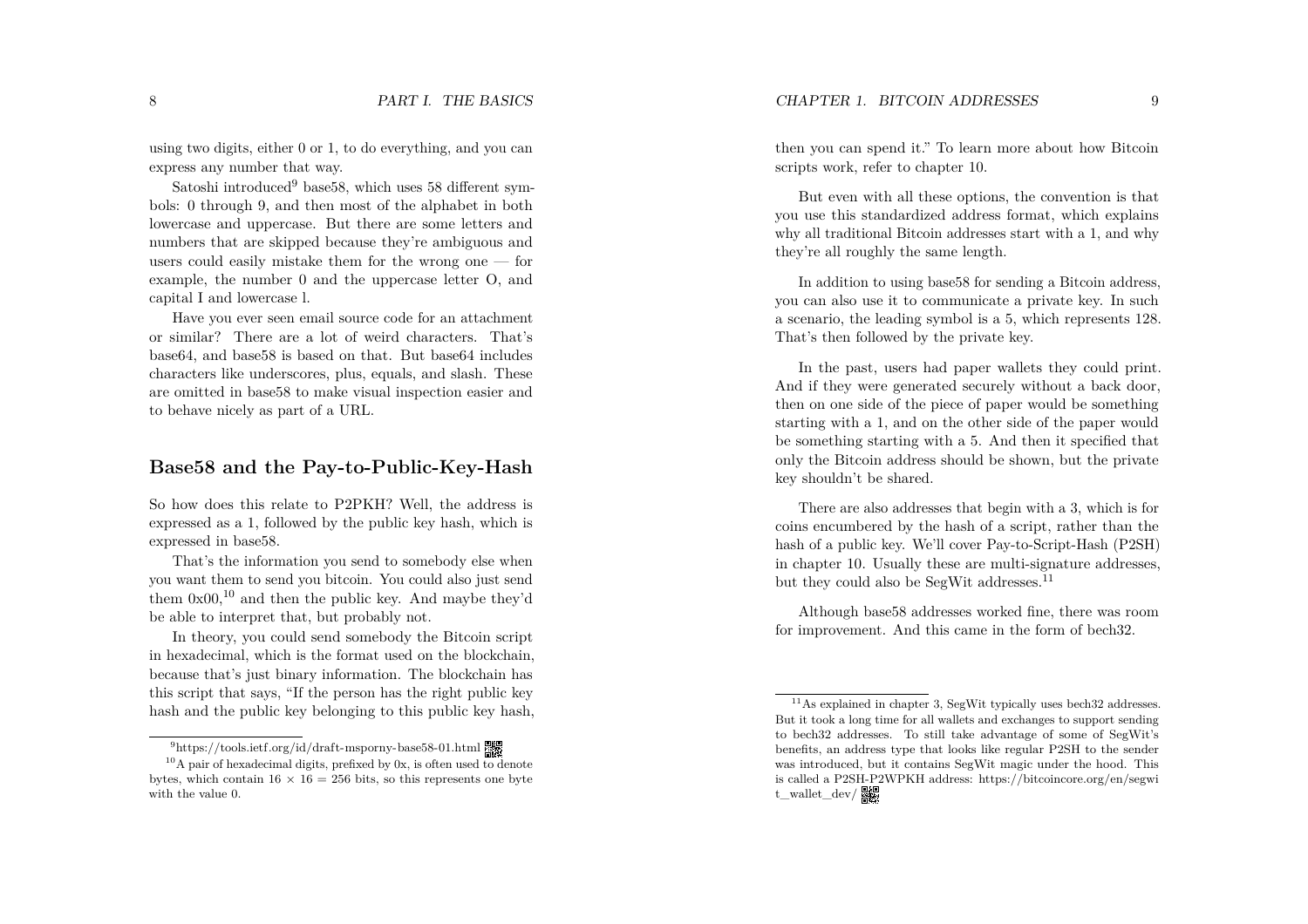#### **Along Came Bech32**

In March of 2017, Pieter Wuille spoke about a new address format,<sup>12</sup> bech32, and it's been used since SegWit arrived on the scene. As the name suggests, it's a base32 system, which means you have almost all the letters, and almost all the numbers, minus some ambiguous characters that you don't want to have because they look too much like other numbers or letters.

One of the biggest differences between bech32 and base58 is that there isn't a mixture of uppercase and lowercase letters. Instead, each letter is only in there once — either in all uppercase or all lowercase — which makes reading things out loud much easier. The precise mapping of which letter or number corresponds to which value is, like in base58, fixed but arbitrary: The fact that P means 0 and Q means 1 has no deeper meaning.

Table 1.1: Bech32 mapping. E.g. q means zero, 3 means  $17$   $(1 + 16)$ 

|                          |  | $0 \quad 1 \quad 2 \quad 3 \quad 4 \quad 5 \quad 6 \quad 7$ |  |  |
|--------------------------|--|-------------------------------------------------------------|--|--|
| $+0$ q p z r y $9$ x $8$ |  |                                                             |  |  |
| $+8$ g f 2 t v d w 0     |  |                                                             |  |  |
| $+16$ s 3 j n 5 4 k h    |  |                                                             |  |  |
| $+24$ c e                |  | $6 \text{ m}$ u a $7 \text{ l}$                             |  |  |

A bech32<sup>13</sup> address consists of two parts separated by 1, e.g. bc1q9kdcd08adkhg35r4g6nwu8ae4nkmsgp9vy00gf .

The first part is intentionally human readable, e.g. "bc" (Bitcoin) or "lnbc" (the Lightning network on Bitcoin). The values represented by "b," "c," etc. have no meaning. Rather, they're there so humans can recognize, "OK, if the address starts with bc, then it refers to Bitcoin as the currency." However, wallets will look for the presence of these values as a confidence check, and it's included in the checksum.

The 1 is just a separator with no value. And if you look at the 32 numbers, 1 isn't included — it means "skip this."

The second part starts with the SegWit version number. Version 0 is represented with  $Q$  (bc1q...) — see chapter 3. Version 1 is what we call Taproot (see part V), as it's represented with "P"  $(bclp...)$ . For version 0 SegWit, the version number is followed by either 20 bytes or 32 bytes, which means it's either the public key hash or the script hash, respectively. And they're different lengths now, because SegWit uses the SHA-256 hash (32 bytes) of the script, rather than the RIPEMD160 hash (20 bytes) of the script.

In base58, the script hash is the same length as the public key hash. But in SegWit, they're not the same length. So by looking at how long the address is, you immediately know whether you're paying to a script or you're paying to a public key hash. As an aside, Taproot removes this length distinction, thereby slightly improving privacy.

So the new part is that there's a set of 32 characters, but otherwise, things are very similar to base58. It's again saying, "OK, here's a P2PK address." In this case, it's a Pay-to-Witness-Public-Key-Hash (P2WPKH), where witness refers to SegWit, but it's the same idea. There's a short prefix that tells both humans and the computer what the address is about, and this is followed by the hash of the public key or script.

#### **Thirty-Two Dimensional Darts**

However, conciseness isn't the only benefit here. Another is error correction, or at least detection.

If there's a typo in an address, then in the worst case scenario, you're sending coins to the wrong hash of a public key. When the recipient tries to spend the coin, they reveal

<sup>&</sup>lt;sup>12</sup>https://www.youtube.com/watch?v=NqiN9VFE4CU

 $^{13}$ Bech32 spec (BIP 173): https://en.bitcoin.it/wiki/BIP\_0173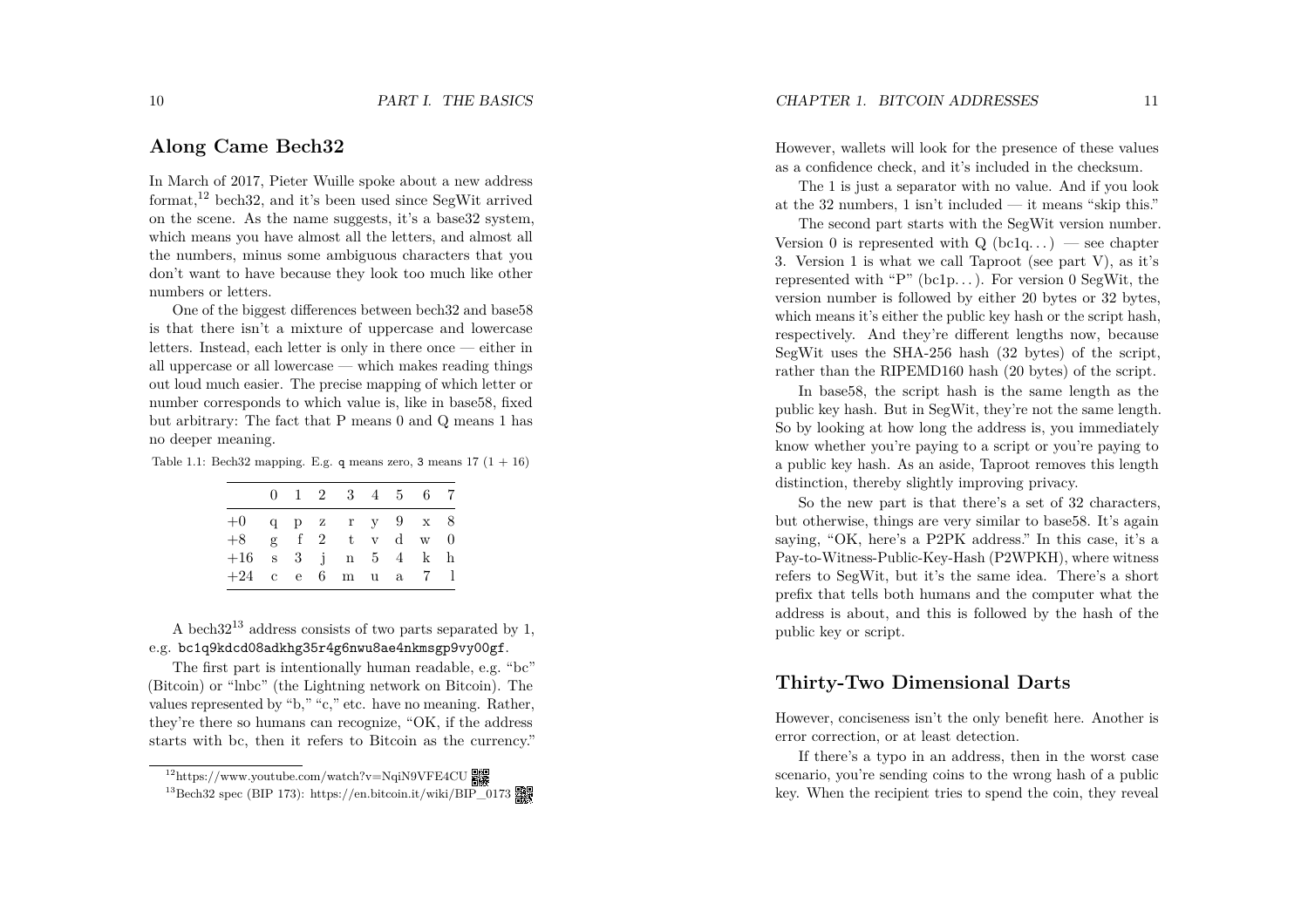the public key, but due to the typo, its hash won't match what the blockchain demands. The coins are forever lost.

Fortunately, base58 addresses contain a checksum at the end. That way, if you make a typo, the checksum at the end of the address won't work. Your wallet will alert you to this, and it'll refuse to send the transaction (the blockchain won't protect you; only your wallet will, hopefully). But if you're really unlucky, a typo can be such that it produces a correct checksum by sheer coincidence.

Bech32 was designed in such a way to make such a disastrous coincidence extremely unlikely. In addition, it won't just tell you that there *is* a typo; it can tell you *where* the typo is. This is determined by taking all the bytes from the address and then hashing it using some sophisticated mathematical magic.<sup>14</sup> You can make about four typos and it'll still know where the typo is and what the real value is. If you do more than that, it won't.

To illustrate this conceptually, it's like if you have a wall and you draw a bunch of non-overlapping circles on it. The bullseye of each circle represents a correct value, whereas any other spot within the circle represents a typo. If you're a good dart player, most of the time you'll hit the bullseye, i.e. you typed the correct value. If you slightly miss the bullseye but you're still within that big circle, the value will be slightly incorrect. Error *detection* is knowing that you missed the bullseye. Error *correction* is the equivalent of moving the dart to the nearest bullseye.

The idea there is you want the circles to be as big as possible, to facilitate even the sloppiest dart thrower, but you don't want to waste too much space. Similarly, we don't want Bitcoin addresses to be hundreds of characters long. That's the kind of optimization problem mathematicians love.

In the case of bech32, instead of a two-dimensional wall, you have to somehow imagine a 32-dimensional "wall" with 32-dimensional hyperspheres. You're hitting your keyboard, and somewhere in that 32-dimensional space, you're slightly off, but you're still inside this hypersphere, whatever that might look like. In that case, your wallet knows where the mistake is, and it prevents you from sending coins into the ether.<sup>15</sup>

#### **But. . . There's a Problem**

In 2019 it was discovered that, if a bech32 address ends with a P, then if you accidentally add one or more Qs to it, it still will match the checksum, and you won't be told there's a typo. In turn, your software would think it's correct, you'd be sending money to the wrong address, and it would be unspendable, as we explained above.

The good news is that bech32 was only used for SegWit, and SegWit addresses were constrained — they had to be either 20 bytes or 32 bytes. So luckily, if you add another Q to a 20- or 32-byte address, then its length would be invalid. Your wallet would detect this and refuse to send coins. A similar size constraint was considered for Taproot, but thanks to the solution below, it wasn't needed. A flexible length makes future improvements to Taproot easier.

<sup>&</sup>lt;sup>14</sup>Math behind bech32 addresses: https://medium.com/@MeshColli der/some-of-the-math-behind-bech32-addresses-cf03c7496285

<sup>15</sup>Pardon the pun, but early Ethereum wallets didn't use error detection, because their address standard lacked a checksum. Although EIP 55 introduced such a checksum in 2016, not all wallets enforced it. Even in late 2017, people lost coins due to typos: https://bitcointalk.or  $g/index.php?topic=2161699.0$